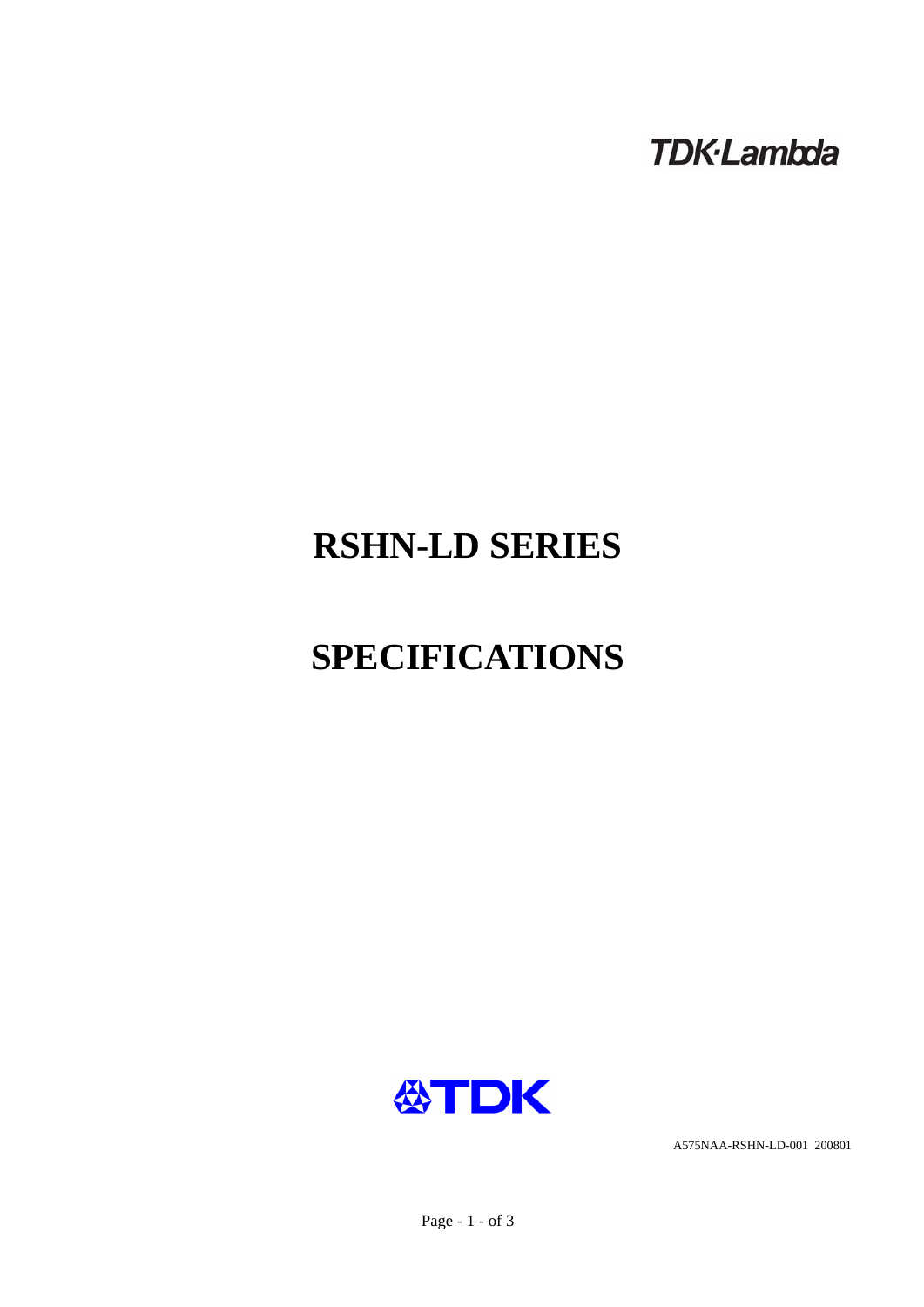### **RSHN-LD SERIES**

## **SPECIFICATIONS**

|                | Items                                                             |  | Model                    | RSHN-2003LD                                                                                                                               | <b>RSHN-2006LD</b> | RSHN-2010LD | RSHN-2016LD | RSHN-2020LD |
|----------------|-------------------------------------------------------------------|--|--------------------------|-------------------------------------------------------------------------------------------------------------------------------------------|--------------------|-------------|-------------|-------------|
| $\mathbf{1}$   | Rated Voltage (AC, DC)                                            |  | V                        | 250                                                                                                                                       |                    |             |             |             |
| $\overline{2}$ | Rated Current (AC, DC)<br>$*1$                                    |  | A                        | 3                                                                                                                                         | 6                  | 10          | 16          | 20          |
| 3              | <b>Test Voltage</b><br>(terminals to base plate, 1min AC)         |  | V                        | 2500 at $20\pm15^{\circ}$ C, 65 $\pm$ 20 %                                                                                                |                    |             |             |             |
| $\overline{4}$ | <b>Isolation Resistance</b><br>(terminals to base plate, 500V DC) |  | $M \Omega$               | 100 min. at $20\pm15^{\circ}$ C, $65\pm20$ %                                                                                              |                    |             |             |             |
| 5              | Leakage Current<br>250V, 60Hz                                     |  | mA                       | $0.1$ max.                                                                                                                                |                    |             |             |             |
| 6              | DC Resistance (both lines)                                        |  | $m \Omega$               | 350                                                                                                                                       | 140                | 60          | 35          | 22          |
| 7              | Temperature Rise                                                  |  | $\rm ^{\circ}C$          | 30 max.                                                                                                                                   |                    |             |             |             |
| 8              | <b>Operating Temperature</b>                                      |  | $\rm ^{\circ}C$          | $-25 - +85$                                                                                                                               |                    |             |             |             |
| 9              | <b>Operating Humidity</b>                                         |  | ٠                        | $15 - 85$ % RH                                                                                                                            |                    |             |             |             |
| 10             | <b>Storage Temperature</b>                                        |  | $\rm ^{\circ}C$          | $-25 - +85$                                                                                                                               |                    |             |             |             |
| 11             | <b>Storage Humidity</b>                                           |  | $\overline{a}$           | $5 \sim 85$ % RH                                                                                                                          |                    |             |             |             |
| 12             | Vibration                                                         |  | $\overline{\phantom{a}}$ | Frequency : 10~55Hz Acceleration : 9.8m/s <sup>2</sup> , Sweep for 1 min.<br>Dimension and times : X, Y and Z directions for 1 hour each. |                    |             |             |             |
| 13             | <b>Safety Standards</b>                                           |  | $\overline{\phantom{a}}$ | EN60939 (SEMKO), UL1283, CSA C22.2 No.8                                                                                                   |                    |             |             |             |
| 14             | Weight                                                            |  | g                        | 220                                                                                                                                       | 270                | 270         | 400         | 400         |

#### **NOTE**

 \*1 Value for Ta less than 55 °C (include 55 °C) For Ta more than 55 °C (not include 55 °C) According to the derating curve shown on the right.



#### **CAUTION**

·Specifications which provide more details for the proper and safe use of the described product are available upon request.

·All specification are subject to change without notice.

A575NAA-RSHN-LD-001 200801